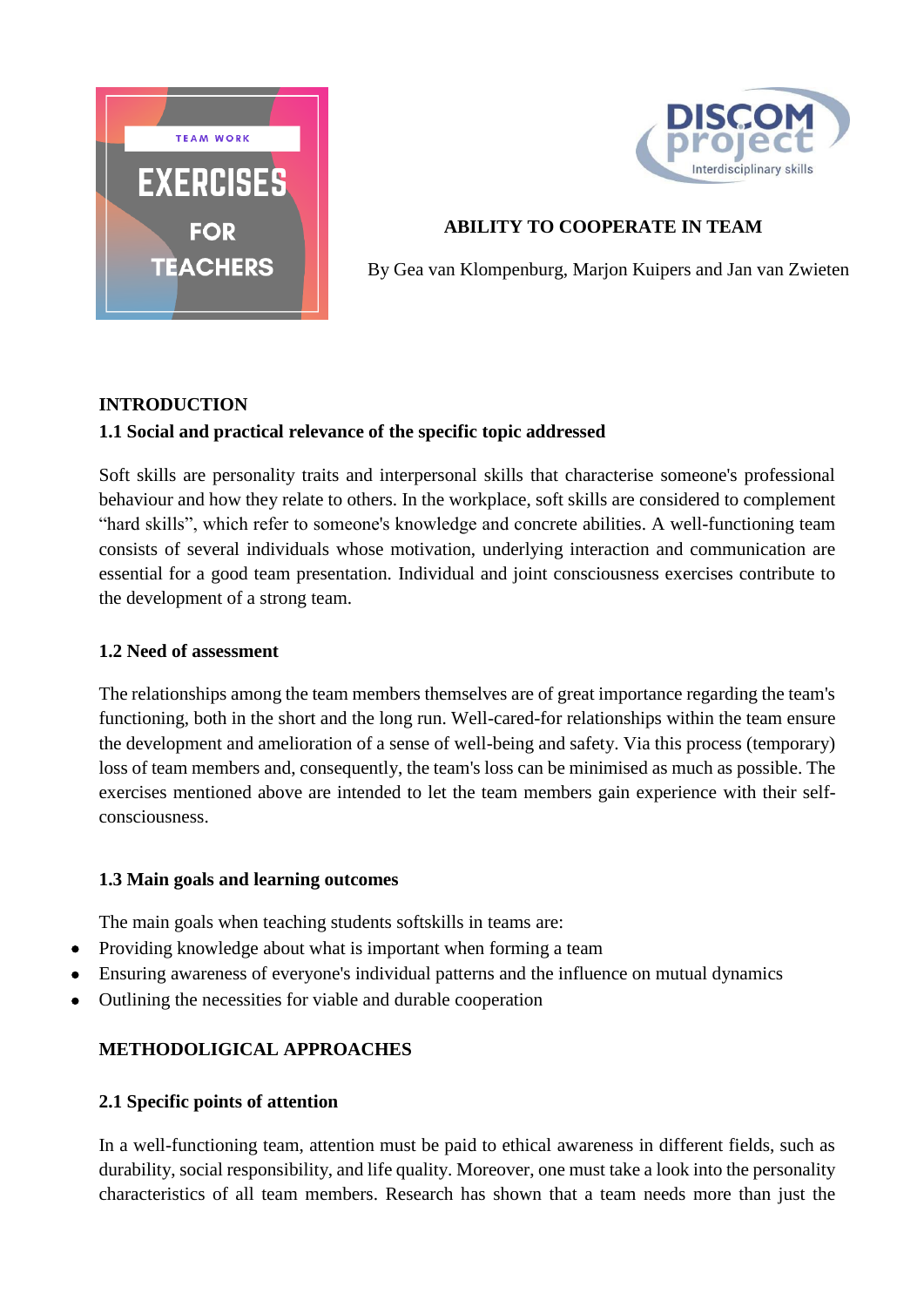capacities of individual members. Therefore, a well-composed team is derived from optimising all skills, knowledge and personal drivers per team member according to the below mentioned Teamstar model (Van Zwieten & Smit, 2019).

The Teamstar model consists of three main elements:

- Bringing unrelated individuals to a solid group; alignment and involvement; Team Alignment.
- The optimal level of functioning as a team; efficiency and effectivity; Team Sustainability.
- Setting the basis for a sustainable dream team; development and vitality; Team Performance.

The three main elements of Teamstar cannot be seen as phases that a team goes through, like with Tuckman's development phases. It is a vision to continuously monitor and evaluate a team in order to continue the growth.

There will be exercises based on these three main elements. Team Alignment, Team Sustainability and Team Performance.

The student exercises can be recognized by numbers (e.g. 1, 2 etc.) The groupwork exercises can be recognised by letters (e.g. A, B etc.)



Teamstar - Van Zwieten & Smit 2019

#### **ALLIGNMENT**

**Goals Norms and values Leadership and culture**  How do we get some loose individuals to act as a team? In sports, we see this in its most extreme form because the results are immediately visible. How is it possible that a team that did not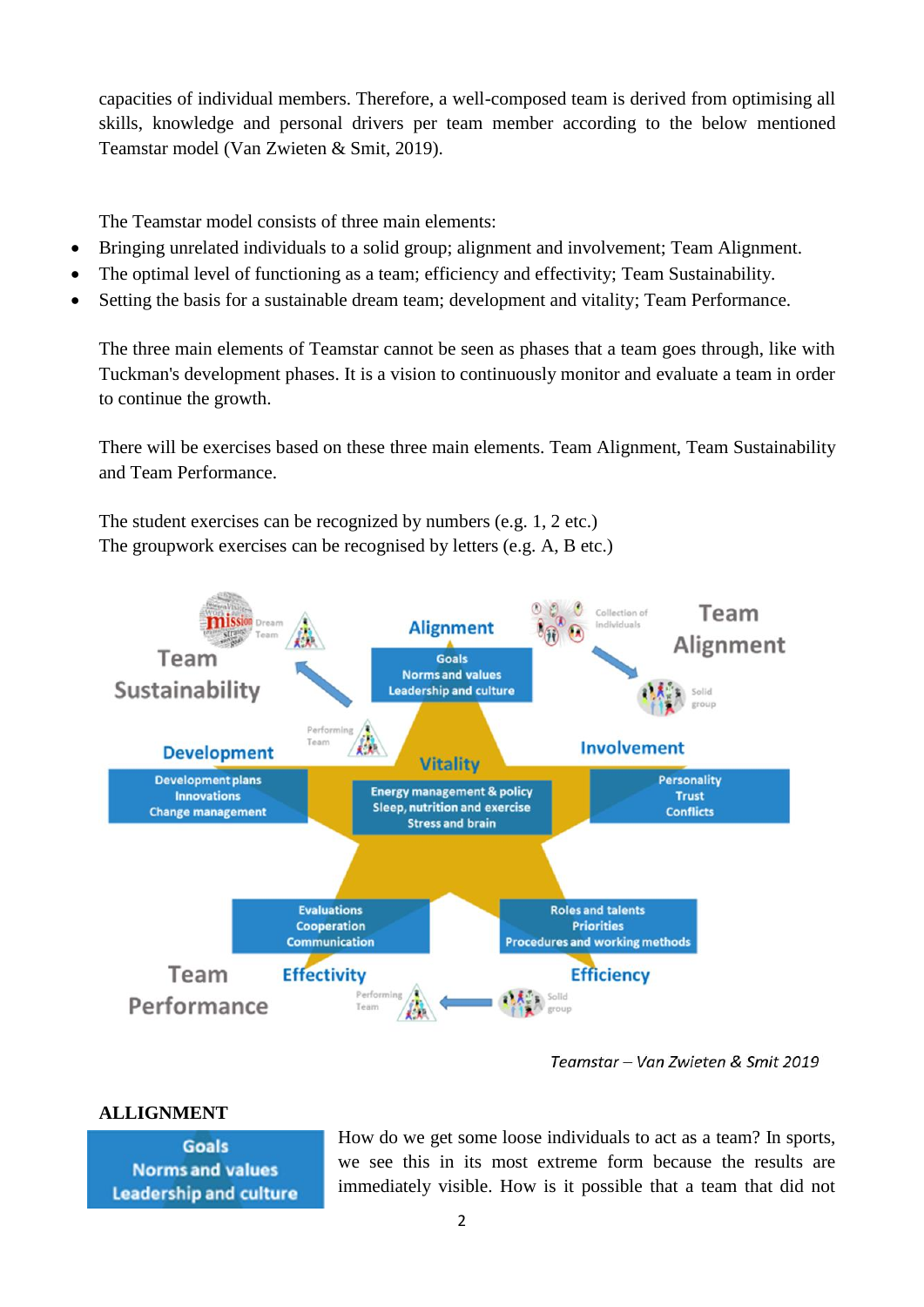perform well under one coach suddenly wins everything when the coach is changed? Even with the same players! And this is no different in business, but the effect is often only visible on the slightly longer term. So, it is not the level of the team members. It is about the mindset in which participants work together to achieve their goals. We distinguish two main themes; Alignment and Involvement.

On the one hand, the goal must be clear and appealing. If we do not know where we are going, we will never get there. But it also is demanding good leadership. Does the leader know how to inspire and motivate people to go for these goals? Because we are speaking of a team, this goes beyond just the interests and motivation of the individual. It is precisely the willingness to subord individual interests to the team interest that requires a culture of trust based on conformity of common values and norms. Understanding the personality of the team members helps to inspire and motivate them. If the culture is such that open feedback can be given and conflicts have a constructive character in the cooperation, the team will be able to achieve synergy.

Norms and values are personal, individual beliefs concerning that thing which is most important to ourselves as individuals. Your values form a belief system regarding right or wrong, good or evil.

Your values have an enormous impact on the way you live your life. It affects your choice of clothing, the type of car you drive in, where you live, whom you marry, how you raise your children and even how well you interact with people in a professional setting. Values form the basis for our most important life decisions. They are the most critical factor in understanding and predicting both our behaviour as well as others. The creation of our values begins at a young age. From the moment you are born and onwards, you pick up values from various people. Parents raise us from value systems. Alternate sources of values could be grandparents, at a friend's home, school or university, church, culture or media. The development of values does not limit itself to our youth but develops over our lives. One example could be work. To conform to certain people's demands and to make promotion, we tend to assimilate to some values. We do, however, not always feel as comfortable about this.

It is helpful to understand your values as they steer your behaviour. For most people, values are subconscious. People might not know why they acted a certain way; they feel it is the right thing to do. This can be explained as values are stored in our subconsciousness. And as values are not actively present and can be conflicting, conflicts can quickly emerge on the work floor. Values are one of the most important assets in understanding someone's character, or even your own, for that matter.

Values could be Freedom, love, visibility, security, honesty, clarity, creativity, inspiration, safety, respect, connectedness, health, development and trust. Some values are towards values, while others are away from values. Some might even conflict. It defines who you are through the most important things your family system gave you and the things you have experienced.

According to cell biologist Bruce Lipton, all of our wishes and desires can be found in our consciousness and our "programming" in our subconsciousness. This programming of our most essential and personal value hierarchy originates from our first seven years of life. During this period, you subconsciously learn from your parents. And this makes us all unique with all our unique values and belief systems.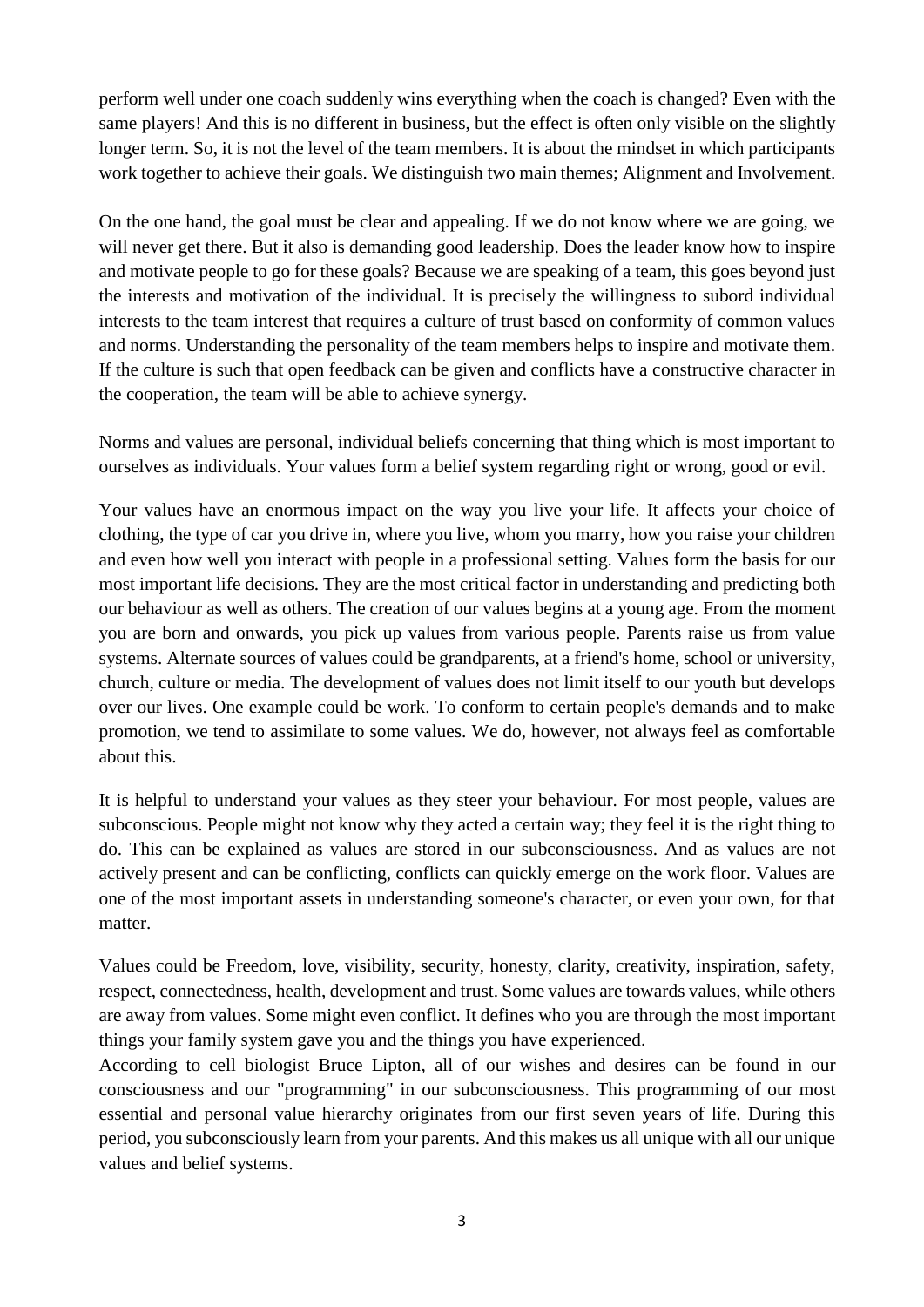Beliefs originate from experiences or situations that we have drawn a conclusion of and are linked to certain values. Our beliefs are in our thinking and our values in our feelings. Beliefs can be found in the neocortex while values are located in the limbic brain. We have a whole range of beliefs that are linked to one particular value.

If a value changes, it impacts more than just a belief. If, for example, your health is an important value to you, there are a handful of beliefs that steer your behaviour:

- You have to eat fruit and vegetables every day
- You have to drink 2 litres of water every day
- Smoking and alcohol are bad for you
- Walking is good for you
- Sitting all day is not good for you
- Sports are not fun
- Walking in nature is fun

#### **Away from values**

Imagine that you experienced a strong feeling of dependence as a child, and it was very unpleasant as you experienced little freedom and were frequently asked to help with chores while you would have preferred to play with your friends. As an infant, you were dependent on your parents for food, shelter and love, and thus you had no choice but to do what they impeded you to do. Do you recognise this? Because then independence might be a significant value to you. Because this feeling originates from a sense of dependence that is much stronger than a feeling of independence, it is an away from value. "Away from" implies, you do not want to feel dependent anymore. The motivation, therefore, comes from refraining from dependence.

#### **Towards values**

Imagine that your health is essential to you, and you have no negative experiences concerning illness or unhealthiness. In this scenario, the value and motivation could be "towards". You then have a towards value to strive for good health.

Values that are mostly "towards" give energy, and vital substances (neurotransmitters such as dopamine, oxytocin, melatonin, serotonin and endorphins) are produced. All of these neurotransmitters are required to feel happy. They are anti-stress substances because of the proven positive effect on mood and health.

For example, from a person's youth and experiences, the away from the value of visibility arose. This person wanted to be invisible as a small child. Due to some determined situations and experiences, we might encounter something we dislike and develop a strong away from value in response. This person disliked visibility and invisibility as its counterpart.

**Alignment: Exercise A – Values I** (Groupwork) **Alignment: Exercise B – Values II** (Groupwork)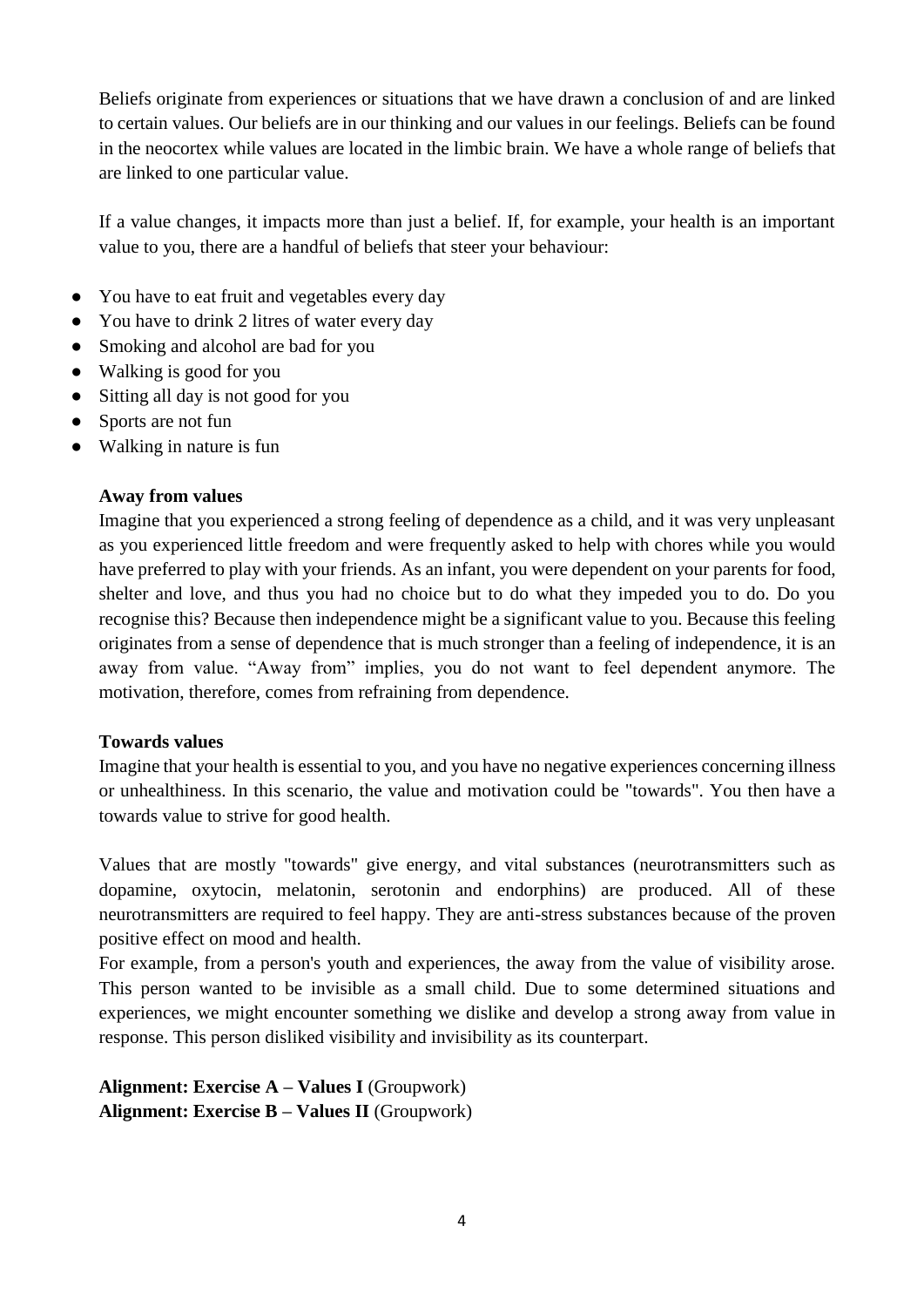#### **DEVELOPMENT**

**Development plans Innovations Change management**  Working with Personal Development Plans (PDP) and Team Development Plans (TDP) is not new, but has been given a different interpretation. It is not primarily about the direct functioning and competences that are discussed

periodically, but is rather a continuous process of monitoring the objectives of growth, development and vitality.

Especially from a long-term perspective, it is important that team members continue to interact openly and respectfully with each other. If you are only a team for a day or a week, you can endure some irritations. However, if the team is here to stay for a longer term, a respectful cooperation where there can be room for improvement and personal growth is desirable (or necessary).

The literal definition of "feedback" is as follows: looking back and reflecting on past actions. It is important to note that feedback is not a critique, but it indicates the effects of one's behaviour via your senses explicitly.

If you criticise someone, your interlocutor's behaviour probably affects you (negatively). Therefore, you do not solely want to make them conscient of their behaviour, but even change it. In this case, it is challenging also to give yourself feedback on your role and actions.

I f it is your task to help the other person develop themselves, giving feedback is the best way to provide something to someone else that makes their qualities, even more, stand out and more effectively implemented. Without feedback, we would not even learn or develop because we would not know whether we would have learned anything.



Through feedback, you will become conscient of the circle of competence: from unconsciously incompetent, to consciously incompetent, to consciously competent, and finally to unconsciously competent. Besides, feedback may be used to define clear boundaries for yourself and positively make someone conscient of their behaviour and its effects on you. When giving feedback, it is essential to compliment others on their input instead of taking intellect as the basis. Thus, one should not say: "Oh, how I marvel at your idea" or, "I think you are brilliant", but instead: "I have seen that you have been

working very intensively", or: "I noticed that you have thought about this matter in great detail".

As a consequence, the focus will turn to the learning process itself, and this change will stimulate others to see "mistakes" as an opportunity to learn.

#### **Rules for feedback**

- You speak neutrally and without any prejudice or other judgment;
- You give feedback in the 'I'-form;
- You specifically name what you perceive, and with which senses you do so;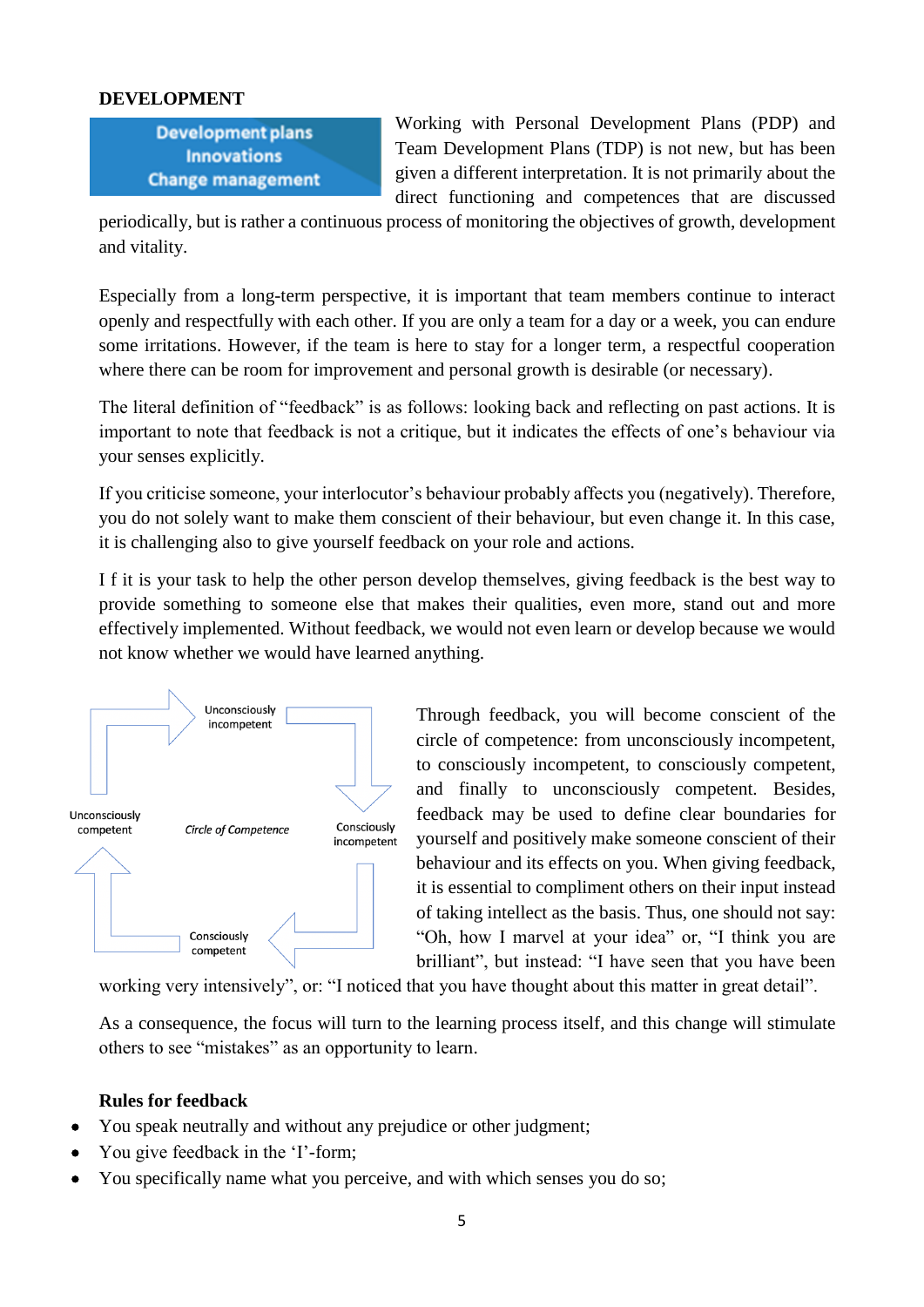- You give feedback instantaneously, preferably within no more than five minutes;
- Your feedback is short and concise, and you do not expand;
- You have a positive intention while giving your feedback;
- Feedback is received without comment or interruption.

#### **Sandwich Feedback**



- Give compliments and emphasise on the thing you thought someone did well;
- Indicate which matters you think need extra attention;
- Finish with a positive summary.

#### **Compliments**

In addition to giving careful (sandwich) feedback on the things that could be ameliorated, it can also be very stimulating and motivating for the recipient to receive a compliment. Complimenting can increase self-confidence and give a positive feeling.

There is, however, also a downside to this. Imagine you have a co-team member who has been raised in a family, where it was usual to criticise one another on absolutely everything, and in which attention would often be negative. If you and others start giving compliments to said individual, this could work counterproductive.

Suppose you grew up in a "refrigerator" (the negative family), and suddenly someone raised in a "heater" (the cheerful family) starts complimenting you. In that case, this could be thought of as painful and insufferable.

When praising those coming from the refrigerator, it might be best to start off using a less favourable compliment, followed by something more positive. Reciprocally, it could be the case that someone not used to critiques is very wary of them and does not know how to cope with these.

Let's say you have two different team members, and you give them the same compliment, being that you notice that they are very eager to learn. It may very well happen that one runs away because they realised that that is a bad trait, while another team member feels motivated because he or she has known that it is something extraordinary.

**Development: Exercise 1 – Make a Personal Development Plan** (Student) **Development: Exercise C – Compliments Round I** (Groupwork) **Development: Exercise D – Compliments Round II** (Groupwork)

# **VITALITY**

**Energy management & policy Sleep, nutrition and exercise Stress and brain** 

After a long period in which companies only focussed on short-term (financial) results, there has been a change in thinking patterns. The first reason was the publication of major fraud cases and later the banking crisis. This has led

to a call for ethical awareness and the control of excesses in rewards.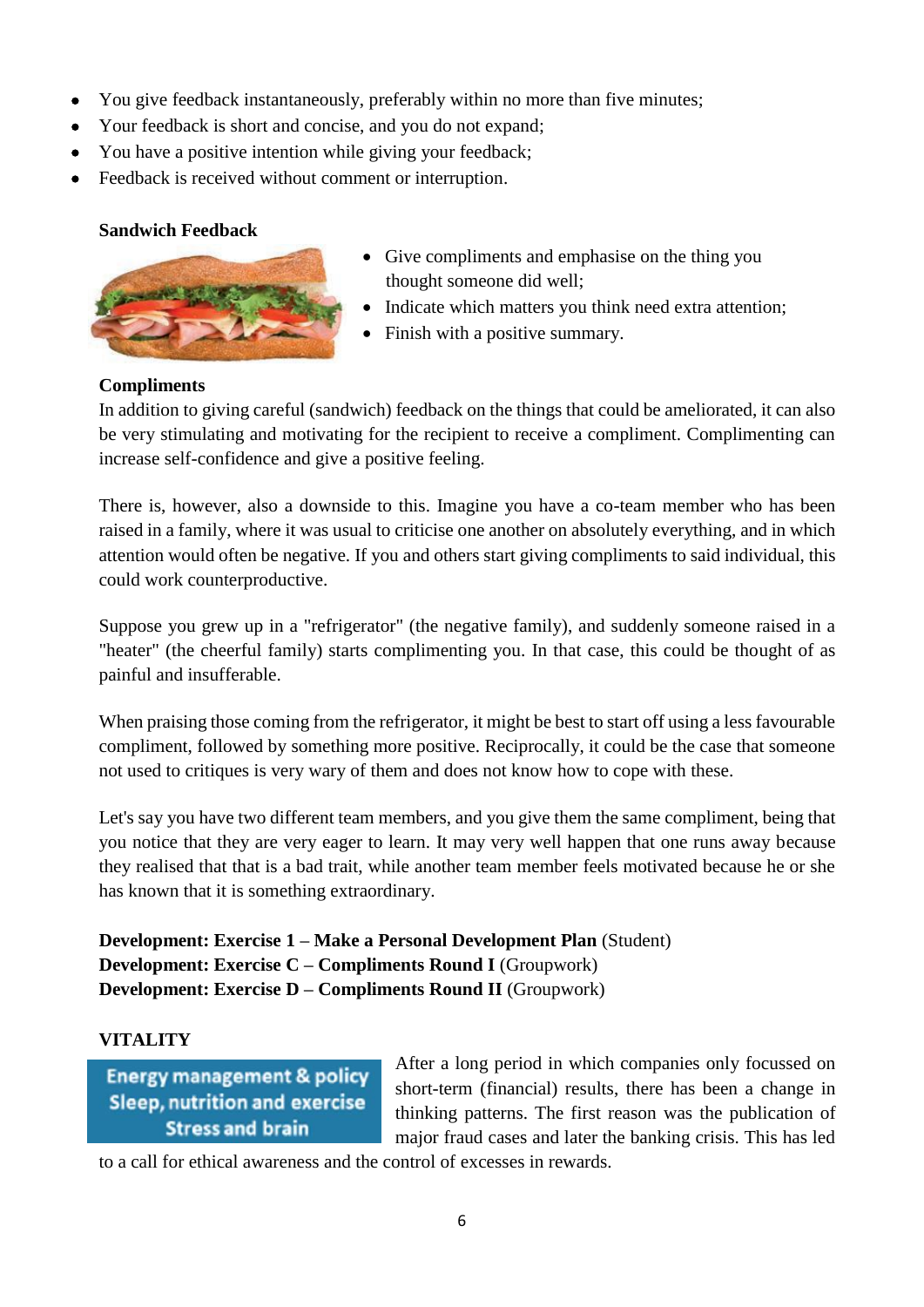In addition, the mentality about quality of life is also different. The increasing number of people with burnouts, structural stress, sleep problems and poor health (obesity, diabetes), alongside the increasing ageing of people accompanied by their necessary need for care, has made people realise that it is not only about the sustainability of companies but also about the sustainability of the people in them.

A third factor is the climate debate and the call for corporate social responsibility. Under pressure of the younger generation and the studies on problems in the (near) future that can no longer be denied, thinking in sustainability and social accountability for companies has become a reality.

The final phase therefore forces a company to implement innovations and changes to meet the requirements of our time. This implies adjusting the way of doing business to meet the demands of sustainability and climate, as well as better handling of the people in the organisation.

# **Vitality: Exercise 2 – Awareness of your vitality** (Student)

# **INVOLVEMENT**



We all observe, and we all do this in our own way. If the way team members perceive and observe is clear, they can very effectively use each other's sensory preferences and qualities in order to strengthen the performance of the

team as a whole.

### **Our perception is always subjective**

Your perception is your observation of the world and not the experience itself. Each person has their own unique way of observing and that fact makes observations seem personally objective for someone, but in relation to the bigger picture are by definition subjective.

In 1956, American psychologist George A. Miller published his famous scientific treatise *The Magical Number Seven, Plus or Minus Two* (the law of 7 + or – 2) in 1956. Hereby, Miller showed that our conscious memory can only store between five and nine information units at a time.

As individuals, we perceive our lives, concerning our social background and personal history in life, colour our perception. By learning to perceive purely, regardless of our interpretation, our consciousness will grow, and we will be able to enlarge our sensory-perceptual capacities. The challenge is thus to observe without any subjectivity.

Thereafter, he published his Miller's Second Law':

"If you want to understand what someone else implies, you first have to believe that what the other person is telling is true and then wonder of which this is the truth."

Miller's second law insinuates that one ought to listen to someone's story before judging the other's opinion and narrative. This aims to understand the other individual, independent of and without the way we perceive the spoken words themselves.

Of course, this does not mean that only the reality of the other person is applicable. This law aims to listen better to the other person, and that this is the prime condition for equal communication.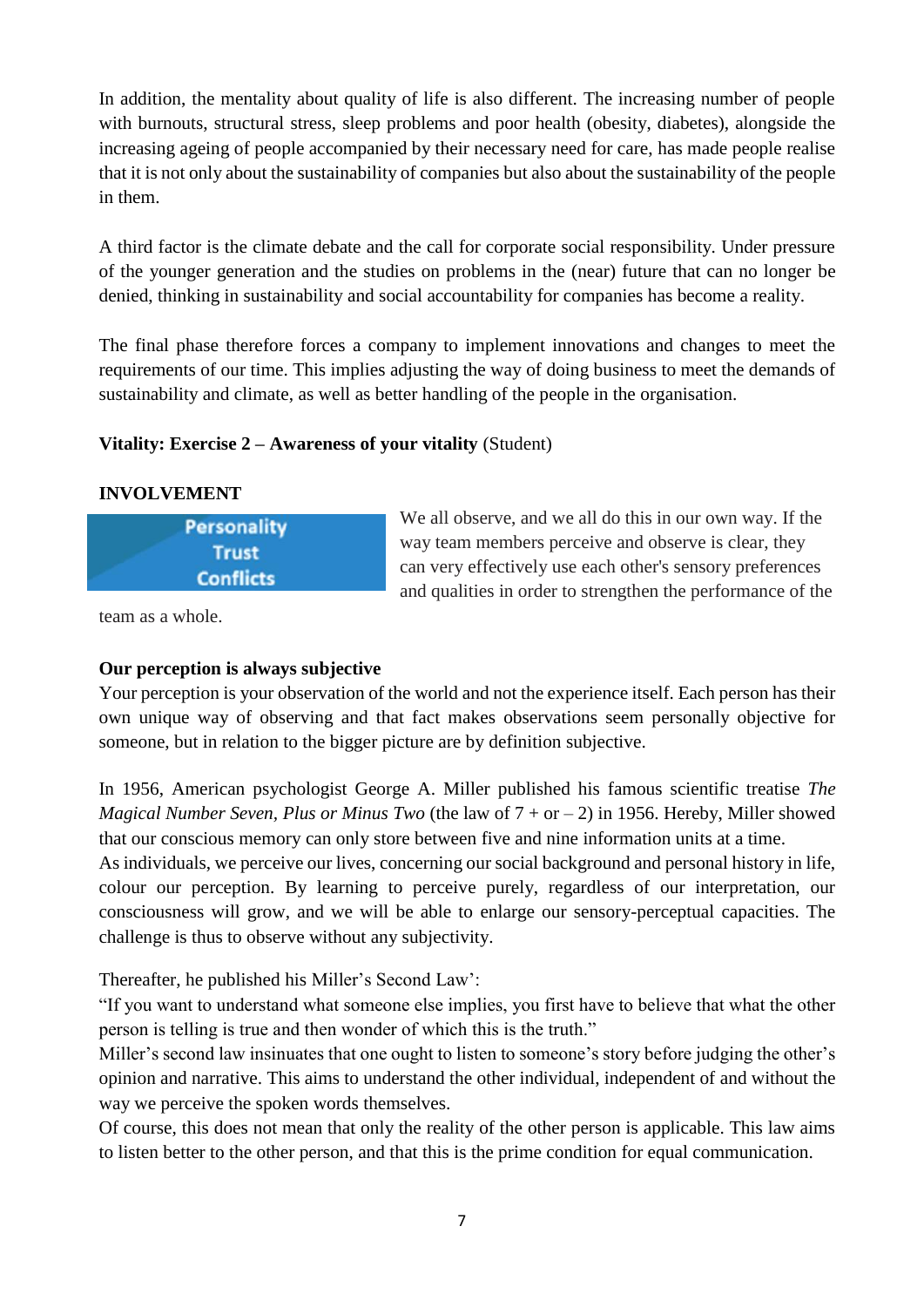The way we look at the world determines our reality. Suppose you come across someone who is very fat; then you can think that someone looks unhealthy. On the contrary, someone else can find that person very attractive.

If you think a team member of yours is stupid or someone you are highly annoyed with, that does not automatically say anything about that person, but it says everything about the way you perceive them. After all, the method you interpret something (i.e., through which glasses you see something and reason about it) determines your reality. Let it sink in what this means for working within a team. If every team member could take responsibility for their behaviour and dares to be open about this, then a foundation has been laid for a powerful team. Conflicts and irritations in a team are nothing more than a signal and a perfect moment to explore where team members negatively affect each other jointly.

#### **Perception via Senses**

We observe through seeing, hearing, the sense of touch, smelling and tasting. In part, this is conscious perception, but to an even greater extent, it is an unconscious process. We hardly realise the enormous amount of information we receive and process continuously every second. It is essential to realise that not everyone sees, hears, feels, smells or tastes the same, although we believe that we all look at the same thing, hear the same thing, feel the same, smell the same or taste the same.

We observe anytime, anywhere. Consciously as well as unconsciously. We cannot simply "turn off" our perceptions. Every second, an incredible number of images, sounds, feelings, smells and tastes are headed in our direction.

Our senses convert these perceptions into stimuli in our brains. Most people respond pretty adequately to these stimuli. We make a selection from the thousands of sensory experiences. And we all make a different selection. This ensures that we experience events in our way. Thus, it could be constructive that you are bothered by impressions in a team that another team member is not irritated by and therefore find it difficult to understand that you cannot function properly because of this.

People living next to a railway often hear and feel every train pass by for the first few weeks. After a while, your brain filtered this information and identified it as insignificant information. It does not come into your consciousness anymore. You can no longer hear a train running by, and you can no longer feel the vibrations. Fortunately, we get used to several things, but it is wise to make this negotiable if we do not. If all team members know how filtering and perception work, it is easier to understand each other and come to terms with each other with often only small adjustments.

### **Seeing**

The information offered in images is usually easier to process than details in words. Words are temporary. They will be gone in a minute. But it also takes a while to process images. Moreover, everyone creates their interpretation of words. Consequently, it is not implausible that these interpretations often differ between two individuals.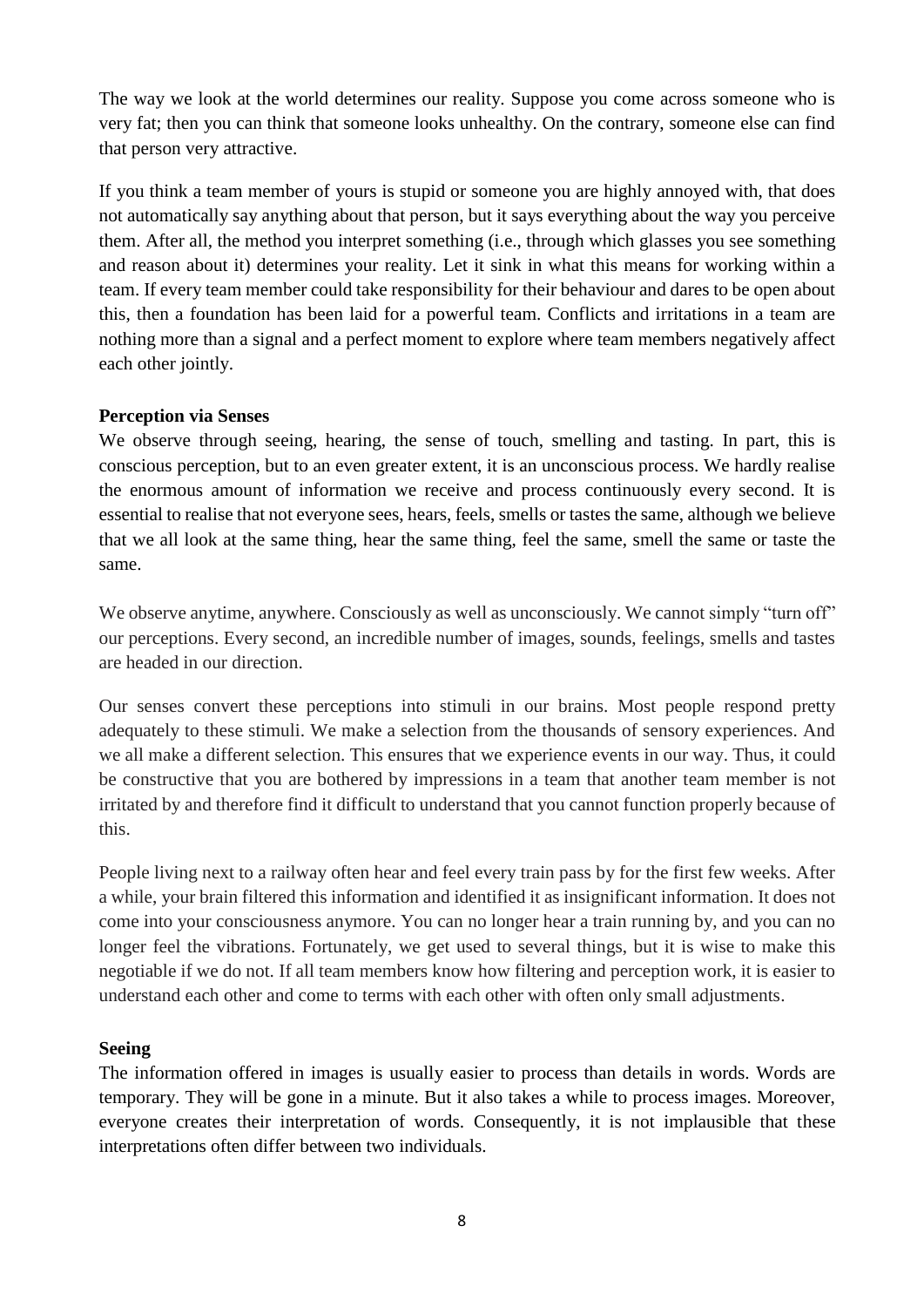# **Hearing**

Some people are hypersensitive to sound. They, for instance, will hear the faucet dripping in the office kitchen. Or they hear the sound of electrical devices, such as the squeaking or buzzing of a lamp or a laptop, and that distracts them so much that they can no longer even hear what is being said to them.

# **Feeling**

Not everyone appreciates being touched as much as others (or at all indeed). A well-intended pat on the back or cuddle could be experienced as threatening or uncomfortable.

# **Tasting**

Something that tastes delicious to one person may be gross for the other. Also, it is not uncommon for people to have food allergies. What one finds (too) hot in terms of temperature, the other finds' lukewarm'. There are many differences one may think of. It also occurs that these senses are weakened or not even present at all. One of the most common side effects of the COVID-19 virus is a loss of taste.

### **Smelling**

If one were to have a hypersensitivity to odours, it might be challenging to cope with because smells are everywhere. Putting these smells into perspective might help. The scent in the canteen is connected to the food there. It also happens that people's sense of smell is weakened or totally absent at all. Once again, this could also be a consequence of the novel coronavirus.

**Involvement: Exercise 3 – Perception I** (Student) **Involvement: Exercise E – Perception II** (Groupwork) **Involvement: Exercise F – Lie or actually the truth?** (Groupwork)

### **EFFECTIVITY**

When one discusses the role of a team member, there are a number of extra requirements. Effectiveness is therefore mainly about the interaction between the group members. How do we work together? In what way do we communicate? As Pentland has researched, active but efficient



'live' communication is essential for performance. A system of continuous evaluation, feedback and communication regarding this ensures a lasting growth.

In a weak team, team members say yes to a decision or new way of working to keep the peace; not because they really agree.

If you regularly avoid conflicts or serious discussions as a team, there is no room for improvement and growth. Lencioni therefore encourages teams to engage in a confrontation on a regular basis. For this you have to trust each other.

Good cooperation requires social skills as:

- Communication skills;
- Sensitivity;
- Listening skills;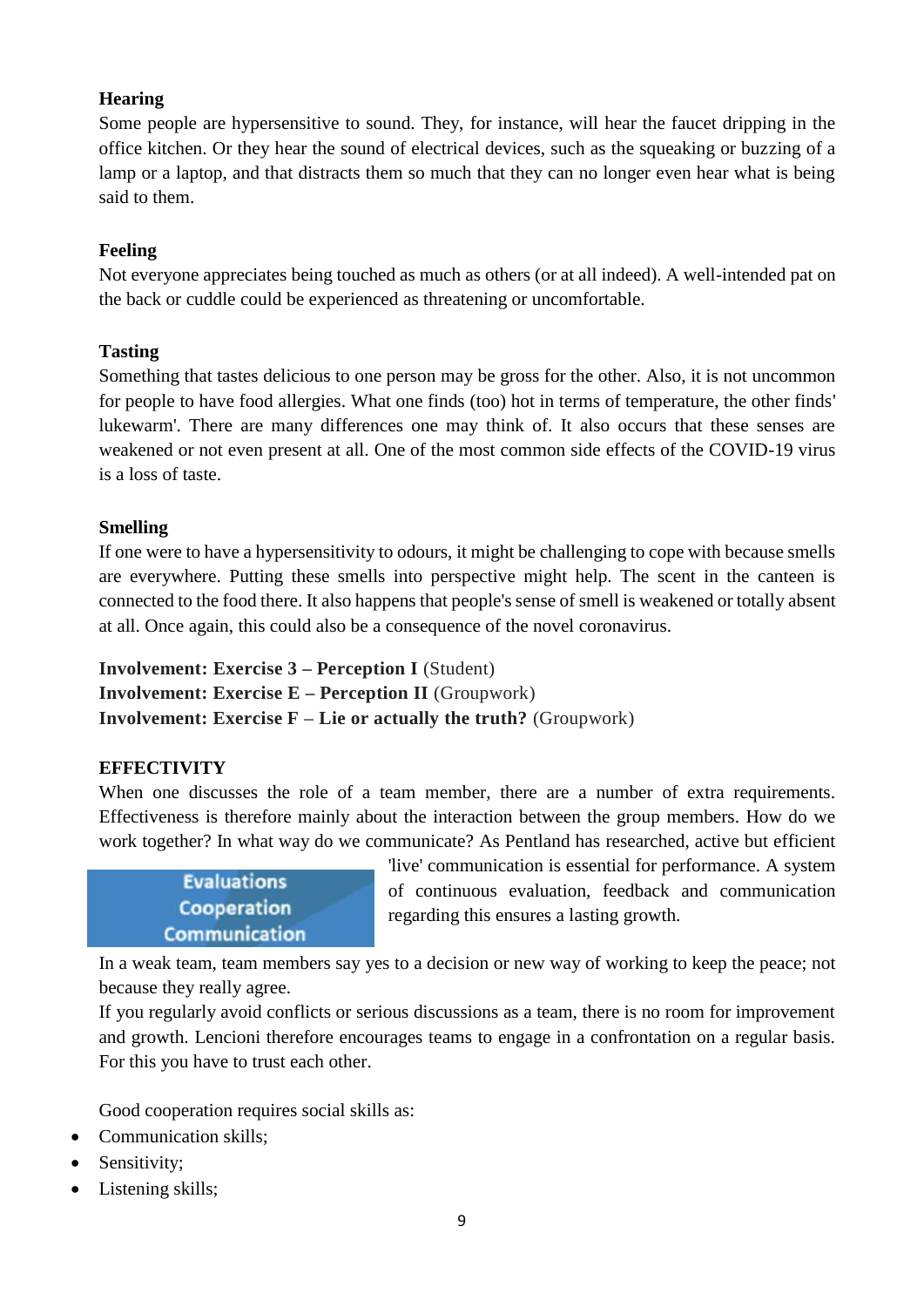- Assertiveness:
- Contact skills;
- Negotiation skills;
- Initiative.

**Effectivity: Exercise 4 – Self reflection feedback questions** (Student) **Effectivity: Exercise G – Changes** (Groupwork)

### **EFFICIENCY**

**Roles and talents Priorities Procedures and working methods**  In order to function efficiently, all the necessary competencies must be present. It is therefore imperative the team have a clear understanding of the tasks, procedures and practices in order to know which expertise is required.

Contrastingly, as Belbin has shown, it is not just about the competencies related to the primarily processes. It is also necessary to analyse on the basis of the personalities whether the team has what is needed given the task on the long run. Diversity and balance are often the most important factors. Good insight into the procedures and working methods also ensures the efficient distribution of tasks. A well-known phenomenon is the loss of focus on the things that are most important. Therefore, thinking and working according to priorities significantly improves results.

**Efficiency: Exercise 5 – Talent in a situation** (Student) **Efficiency: Exercise H – White Board / Flip over Back-to-Back drawing** (Groupwork)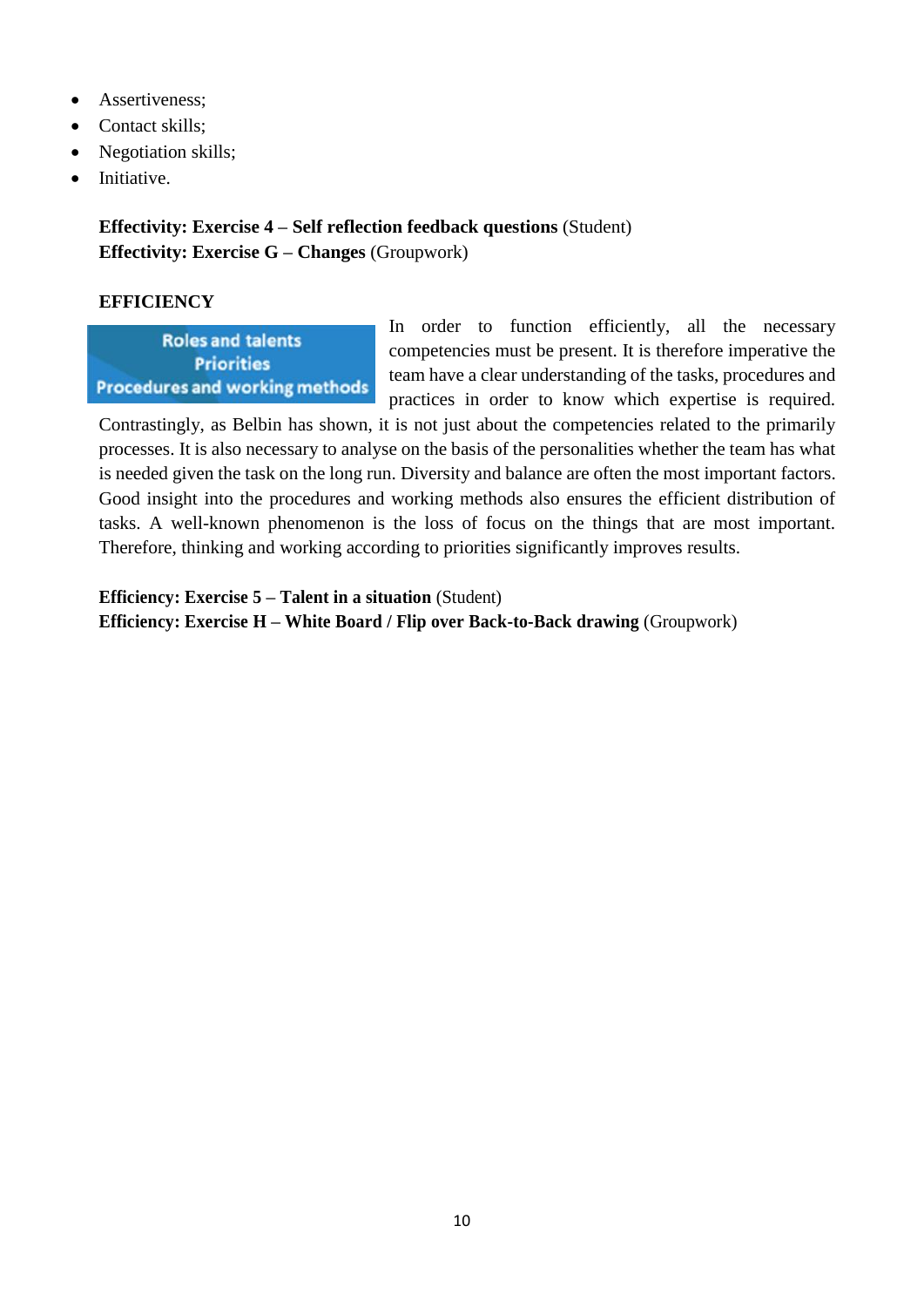# **EXERCISE A**

# **Alignment: Exercise - Questioning Values I** (Groupwork, work in pairs)

Objective of the exercise:

Investigating your programming. Become aware of your subconscious drivers and what energises you or makes you tired.

Work in pairs and ask questions about each other's values. Person A asks person B, "what do you find important? And what else? Do you value other things as well? The person asking questions also writes down these values. Continue until you have discovered ten values.

If both have found ten values, you can order them based on importance to you. This means your most important value ranks as number 1 and a slightly less critical value as number 2. You continue to shuffle until you are happy with the result.

You then continue to write the individual values on separate sheets of paper, which you then place on the ground. Person A, whose values are on the floor, can stand on "10", and Person B will ask him the following questions:

Imagine that you either have.......(value on place "10") while lacking ….(value on place "9") or you have....(value on place "9") while lacking … (value on place "10"), which would you choose?

If the value on "10" feels more important than the value on "9", these should be exchanged.

Do this for all 10 values until it feels correct for the person whose values are on the floor. You now have created a "top 10" of your value perspective with the (at the moment) most important values on top.

# **EXERCISE B**

# **Alignment: Exercise - Questioning Values II** (Groupwork, work in pairs)

Choose the 5 most important (core) values for this complementary exercise. Person A shall ask the following questions to person B and simultaneously write down as much as possible to preserve the answers: Answer the following questions for each value

- 1. What does value……… mean to you?
	- 2. Why is value………. important to you? And why is that important to you? And why is that important to you?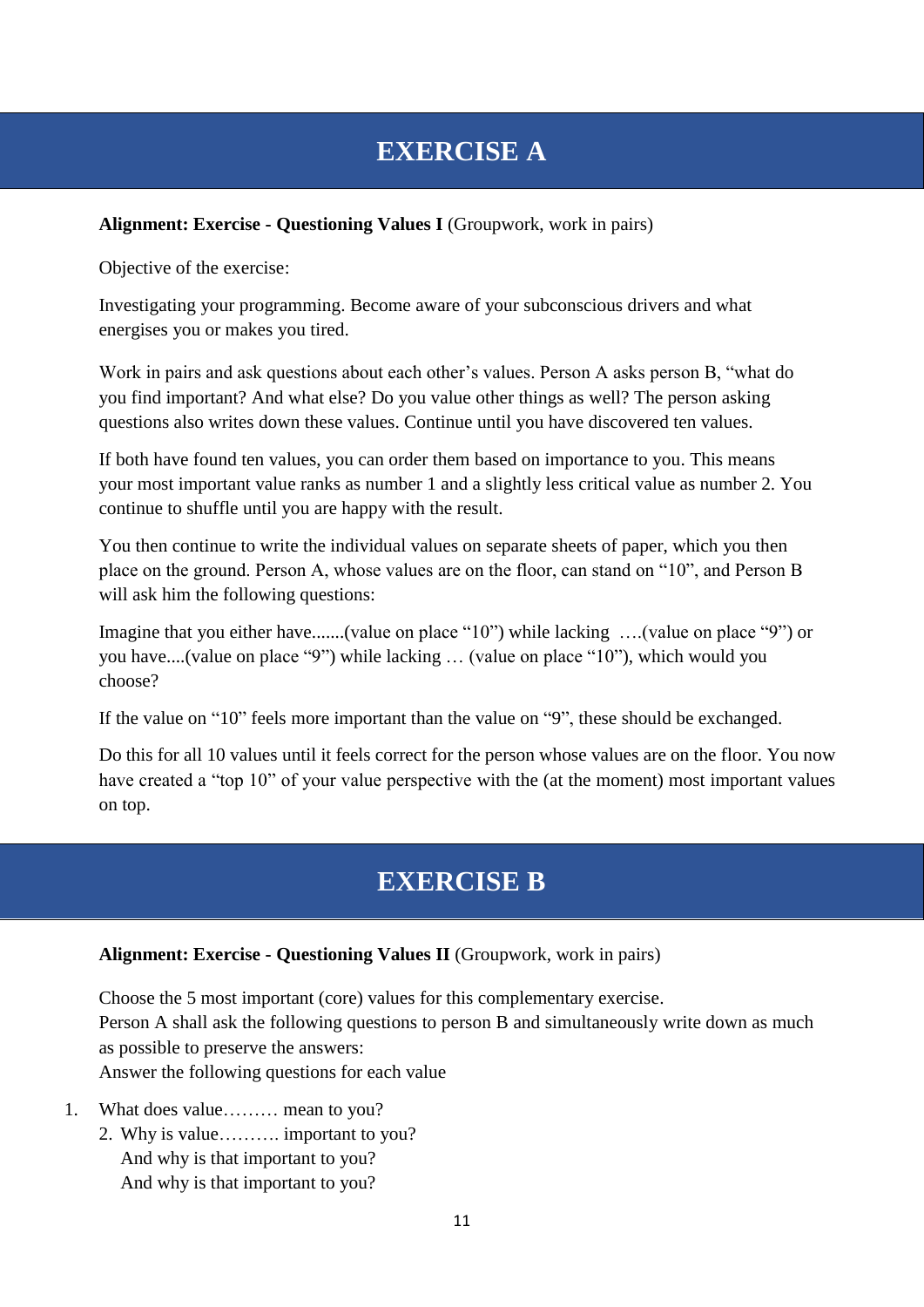- 3. Why is value…… also important to you? And why is this important to you? And why is that important to you?
- 4. What internal idea do you have of this value?
- 5. What is for you the opposite of value……..?
- 6. Where and when did you first encounter the opposite of value……..? (discover if there is still an unprocessed negative emotion connected to this encounter).
- 7. For what percentage is this value steered by *towards* and for what percentage by *away from*? It may be an approximate estimate.

# **EXERCISE 1**

#### **Development: Exercise - Make a Personal Development Plan** (Student)

The plan must contain the following items:

- Your goals;
- Prioritise those goals;
- Set deadlines for when you want to achieve them;
- Recognise threats and opportunities;
- Develop skills or increase knowledge;
- Use the support network;
- Measure the progress.

# **EXERCISE C**

#### **Development: Exercise - Compliments - Round I** (Groupwork)

One person sits in front of the group and the others take turns in giving them a compliment. The recipient picks up the compliment with a 'thank you' and says nothing else. If everyone has had their turn, discuss how this exercise has been experienced.

# **EXERCISE D**

#### **Development: Exercise - Compliments - Round II** (Groupwork)

Do you dare to hear some negative expressions about your personality as well? You will most certainly feel that they affect you in one way or another.

Note for the group: especially look out for any non-verbal signals.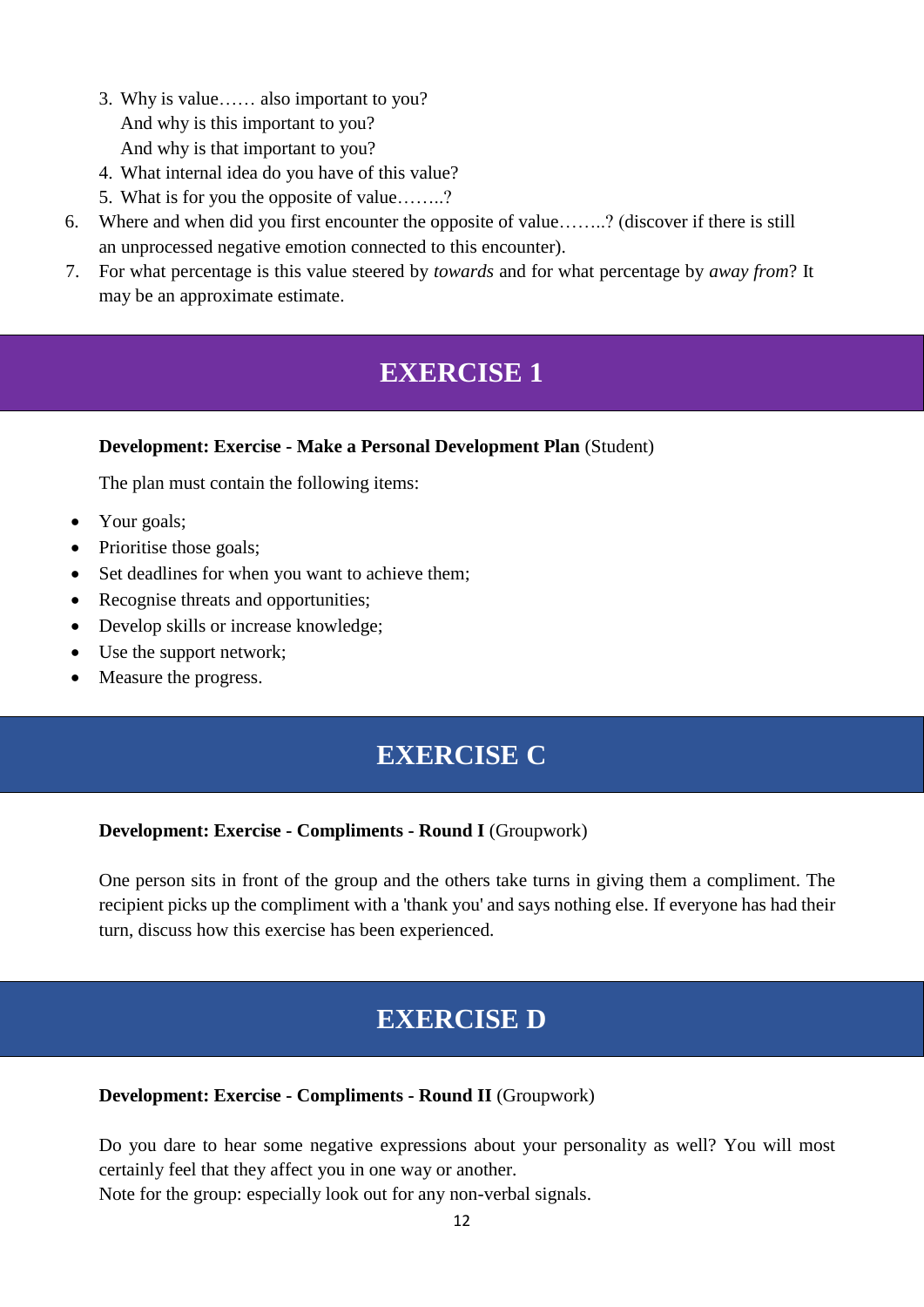What is the difference compared to the round of compliments? What is it that you see? Ask responses from both the group and the recipient.

Finish with a round of compliments!

# **EXERCISE 2**

# **Vitality: Exercise – Awareness of your vitality** (Student)

To work on your vitality now and in the future, please answer the following questions.

- 1. What is the most crucial motive for you to work on your vitality?
- 2. What kind of vital student do you want to be?
- 3. What is your ultimate goal about your vitality?
- 4. What are your expectations about your vitality?
- 5. What challenges do you encounter when developing your vitality?
- 6. Which behavioural pattern do you recognize in yourself, and would you like to develop further?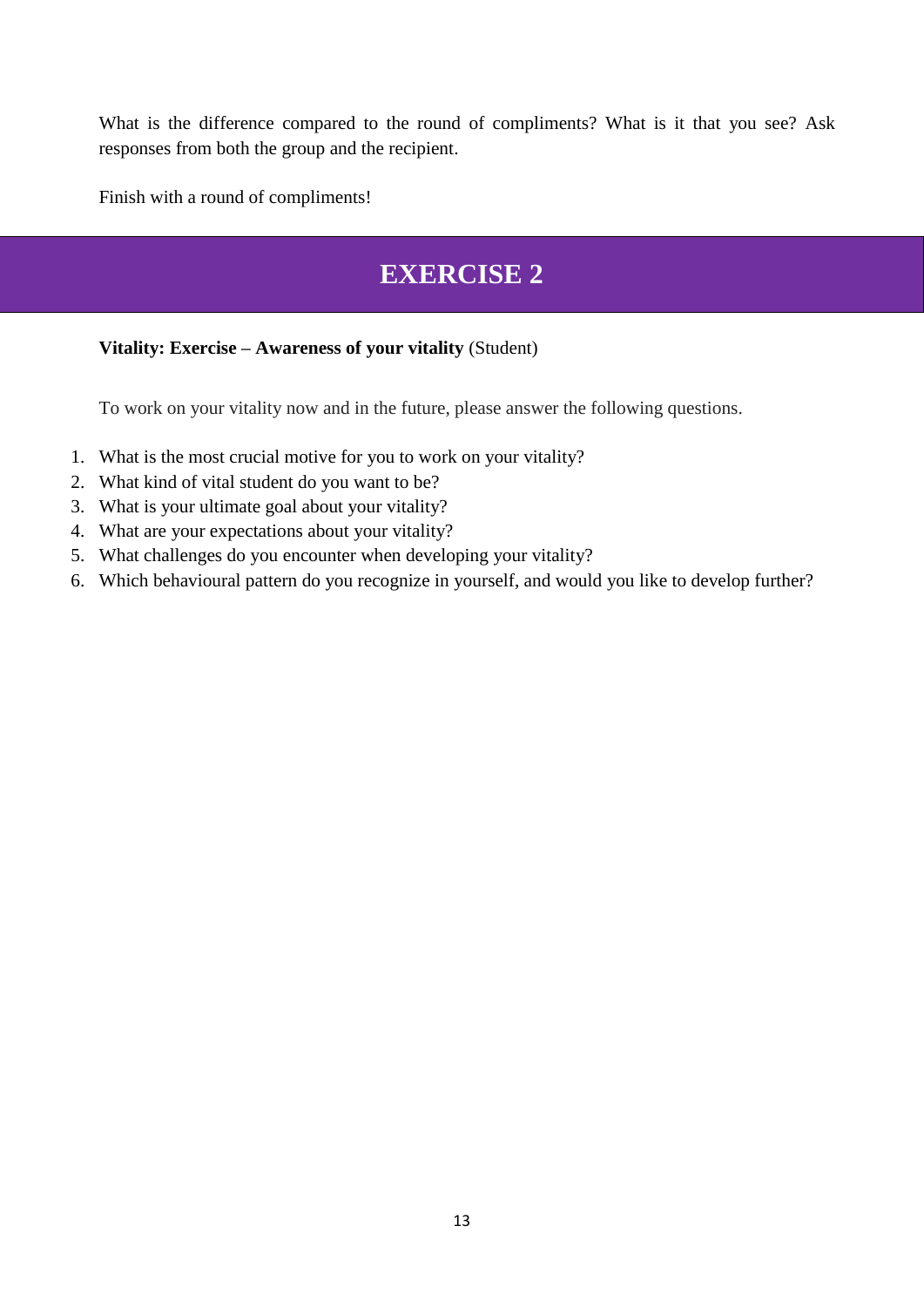# **EXERCISE 3**

# **Involvement: Exercise - Perception I (Student)**

Note:



# What you ....

| ________________<br>______ |
|----------------------------|
| ____                       |
|                            |



# What you ....

| _________________ | ______________<br>_____ |
|-------------------|-------------------------|
|                   |                         |
|                   | _____                   |
|                   |                         |
|                   |                         |
|                   |                         |



# What you ....

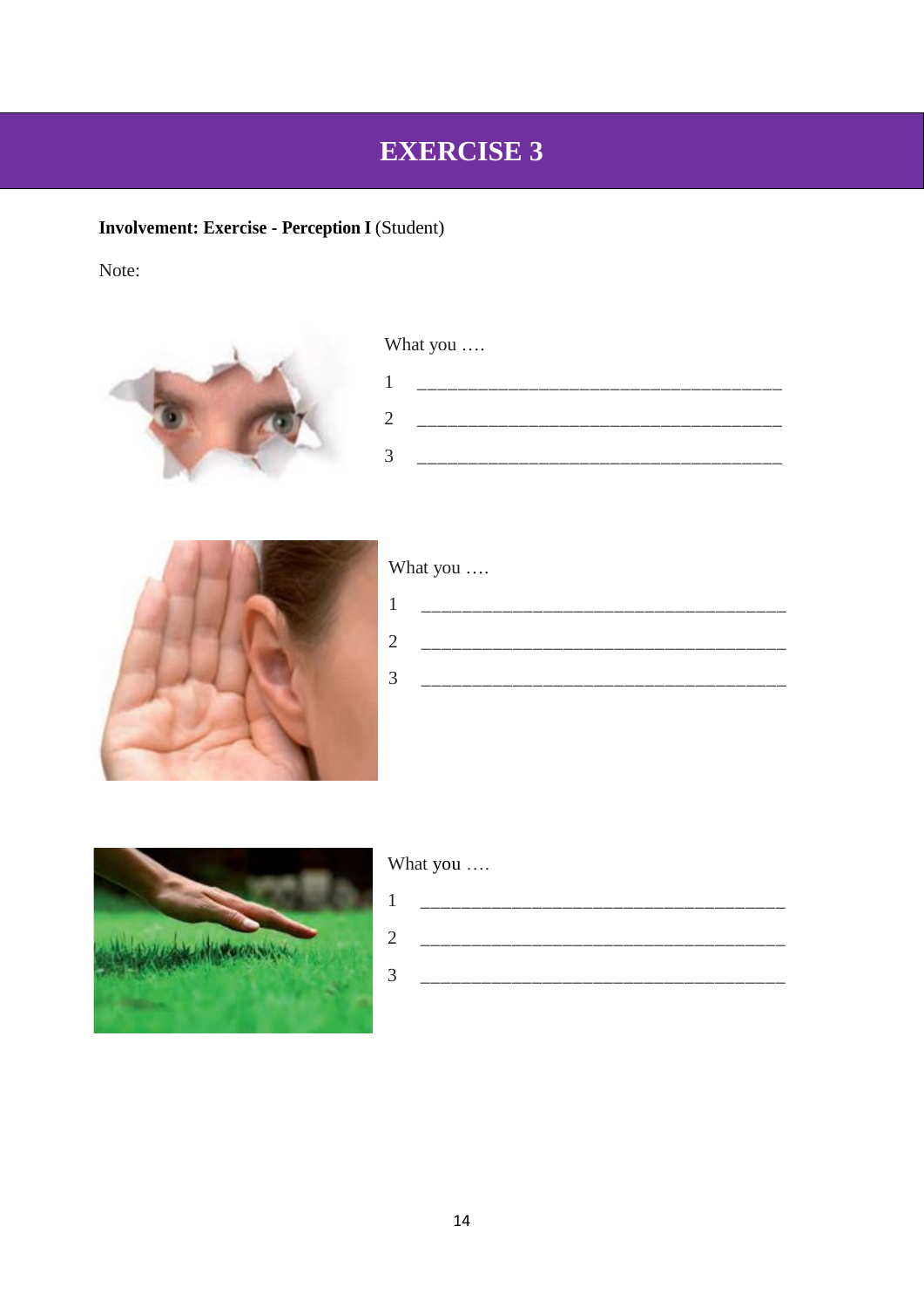# **EXERCISE E**

#### **Involvement: Exercise - Perception II** (Groupwork)

Firstly, write down for yourself what you have seen, heard and felt. Then, discuss with your team members. What differences are there to be found in terms of perception? Do you see things very close to you or further away, and do you see details or the broad outlines? The same goes for hearing. Do you hear the sounds close by or do you hear the sounds further away better? What sounds did you filter out when your colleague mentioned them first? And when feeling: How do you differ in experiencing heat or cold? Do you feel things inside, such as unrest or peace, or feel only the things that are outside of you such as the chair you are sitting on or your feet in your shoes?

Discuss the differences with each other and see where adjustments are needed or where you can support each other.

# **EXERCISE F**

#### **Involvement: Exercise - Lie or actually the truth?** (Groupwork)

Give each of the team members four pieces of paper. Task them with writing down three truths and one lie. The lie must to some extent be believable (so avoid sentences like "I drank a bottle of vodka with the Pope"). Ask each participant to read their truths and lie in a random order. Discuss the stories. Which story is true? Which is made up?

A handful of questions that brings the team closer together:

- How often do you not say what you actually think or feel?
- How often do you hold back the truth?
- What does it mean to you when somebody does not tell the truth, e.g., a colleague about what he thinks of you?
- Is it still lying if you only slightly exaggerate the truth?
- What is your belief about this?

Trust is priority number one in a strong and close team!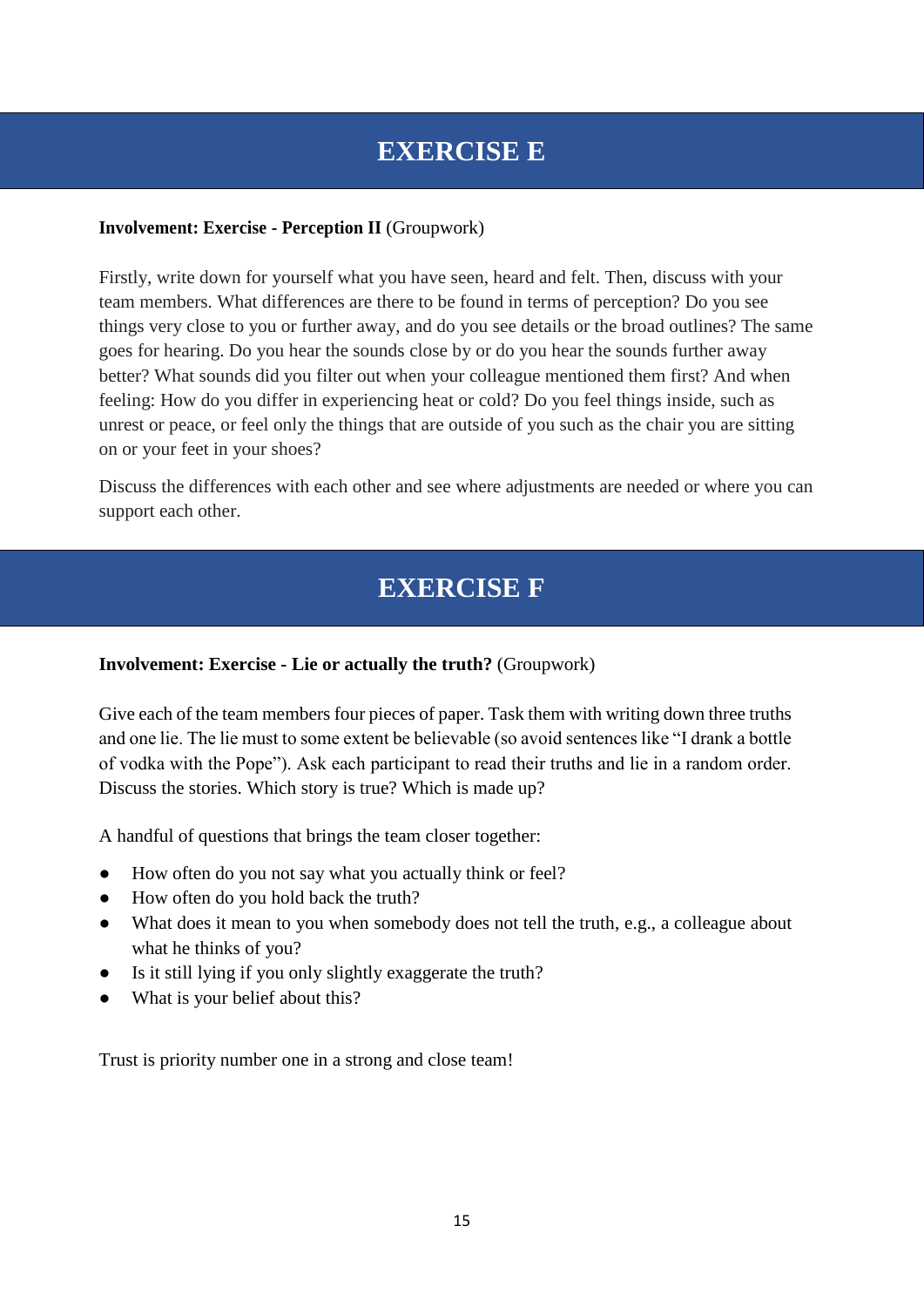# **EXERCISE 4**

# **Effectivity: Exercise -Self-reflection feedback questions** (Student)

In this assignment, you reflect on how you deal with giving and receiving feedback.

\* Below you will find a number of open questions about dealing with feedback that you answer by underlining one of the three words.

# **Question 1: What do you do when someone else tells you something you don't understand?**

- I frown [sometimes / often / never  $*$ ]
- $\bullet$  I ask for clarification [sometimes / often / never  $*$ ]
- I'm annoved because the other person is so unclear [sometimes  $/$  often  $/$  never  $*$ ]
- $\bullet$  I tell the other person that he is unclear [sometimes / often / never  $*$ ]
- $\bullet$  I don't listen to the other person anymore [sometimes / often / never  $*$ ]

# **Question 2: What do you do when you tell someone else something?**

- I say what I want as clearly as possible and assume that the other person will understand me [sometimes / often / never \*]
- I will go into what the other person answers me [sometimes / often / never  $*$ ]
- I pay attention to other person's facial expression [sometimes / often / never  $*$ ]
- $\bullet$  I ask the other person from time to time if he can still follow me [sometimes / often / never  $*$ ]
- I say what I want as clearly as possible and at the same time pay attention to the reaction of the other person [sometimes / often / never \*]

# **Question 3: You are in a working group together with three other people. You think one participant talks too much.**

### **What do you do in such a situation?**

- If possible, I will no longer go to that working group [sometimes  $/$  often  $/$  never  $*$ ]
- $\bullet$  I don't listen when he talks. I let it pass me by [sometimes / often / never  $*$ ]
- I get annoyed to death, but 'just' do it to him. I don't let any sign of my annoyance [sometimes / often / never \*]
- $\bullet$  I tell him he talks so much [sometimes / often / never  $*$ ]
- I tell him that I am annoyed by his many talk and that I can no longer listen to what he has to say [sometimes / often / never \*]
- $\bullet$  I blame him for talking too much [sometimes / often / never  $*$ ]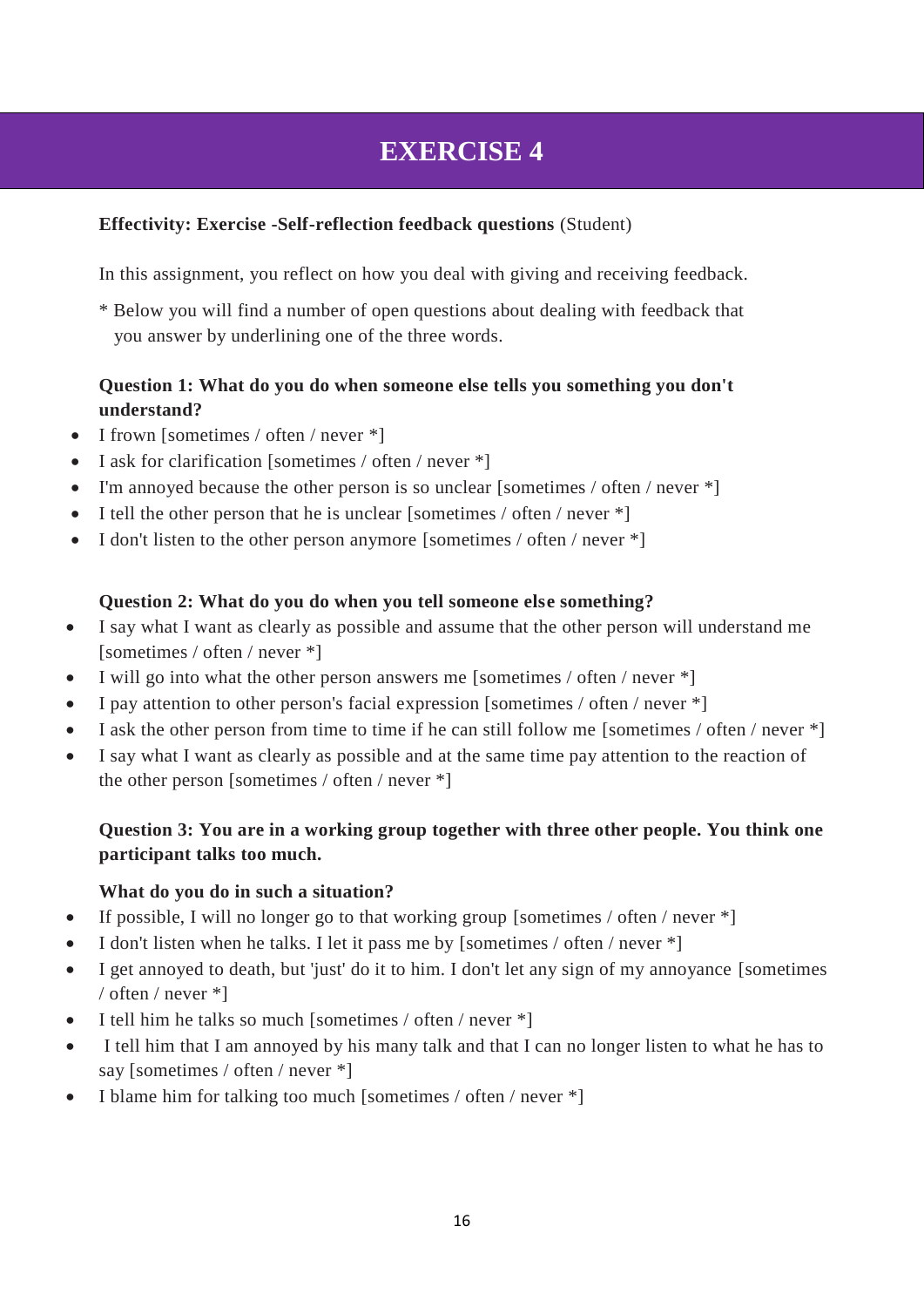# **Question 4: How do you give and receive feedback?**

- When giving feedback, I use I-language [sometimes / often / never  $*$ ]
- When giving feedback, [I separate concrete behavior and concrete facts](https://www.bpopleidingen.nl/e-learning-opbouwend-feedback-geven/) from my own opinion and interpretation [sometimes / often / never \*]
- When I give feedback, I describe the effect that the named behavior has on myself [sometimes] / often / never \*]
- When giving [feedback, I give the other person space to respond](https://www.bpopleidingen.nl/geweldloze-communicatie/) and I listen to that as well [sometimes / often / never \*]
- I conclude feedback by formulating a conclusion, common agreement, intention with the other person [sometimes / often / never \*]
- When giving feedback, I am willing to look at my own share [sometimes / often / never  $*$ ]
- When I receive feedback, I take the time to absorb what the other person is saying and to investigate whether I can do something with it [sometimes / often / never \*]
- When I receive feedback, I ask if the feedback is not clear to me [sometimes  $/$  often  $/$  never  $*$ ]
- If I have received feedback, I thank the other person for their feedback [sometimes / often / never \*]

# **EXERCISE G**

# **Effectivity: Exercise – Changes** (Groupwork)

Group A and Group B will situate themselves on opposite sides and look at each other. Then, Group A turns around. Members of Group B will thereafter change three things about their appearance. Group A turns around again and evaluates what changes it notices.

# **EXERCISE 5**

### **Efficiency: Exercise - Talent in a situation** (Student)

The question is: What do you do in a crisis situation?

Hidden talents often come to the fore in crisis situations. For example, you turned out to be everything in control when a child fell into a swimming pool and you saved the child. Or you suddenly appeared to act very calmly and decisively when an indoor fire started at Christmas.

Think back to a moment of crisis. What happened? Draw a picture of the situation or describe the situation on paper. How did you get out of this situation? What actions did you take? Think about the talents that emerged in you.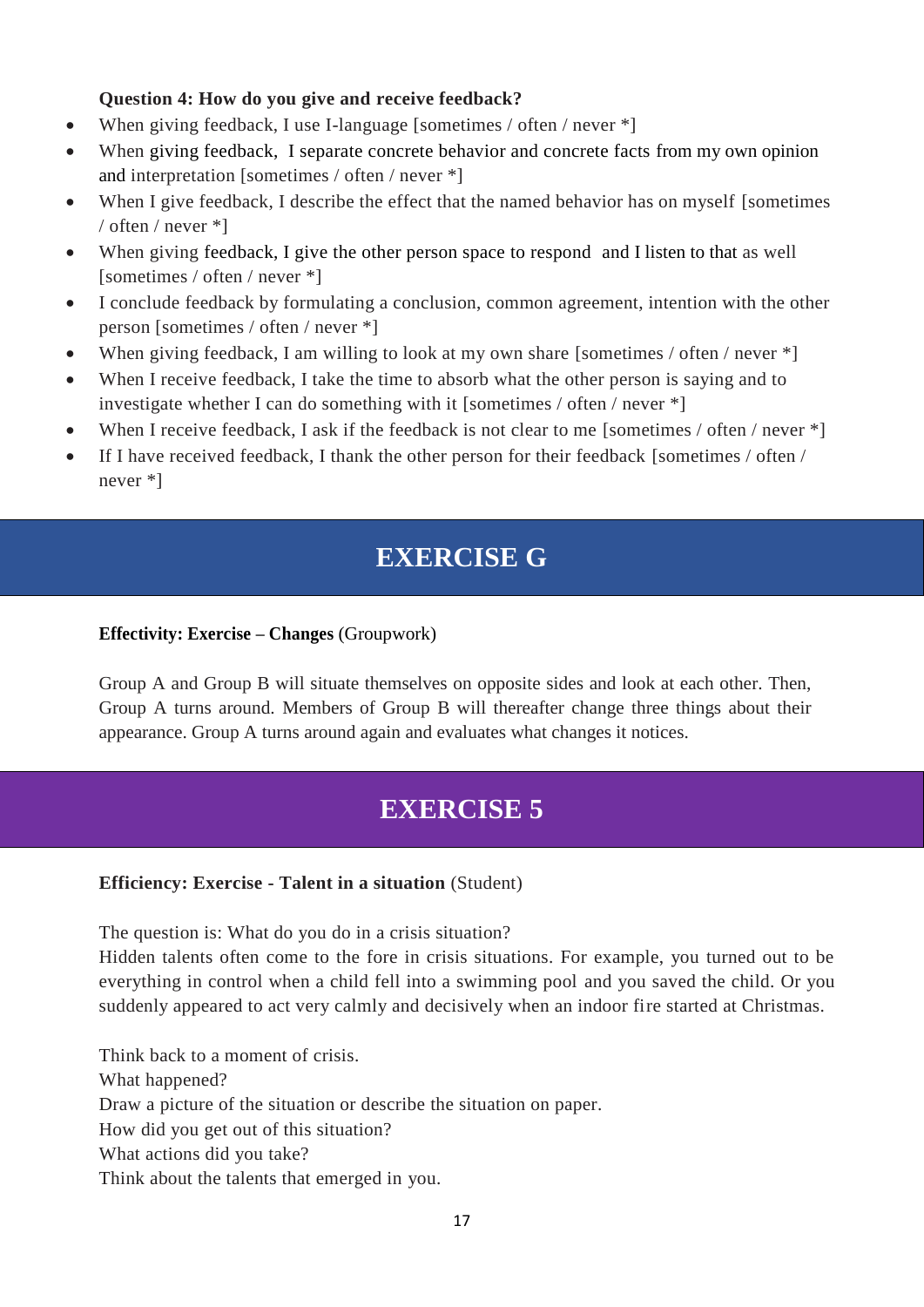# **EXERCISE H**

### **Efficiency: Exercise - White Board/Flip over Back-to-Back drawing** (Groupwork)

The team will be divided into two or three groups.

Two individuals will walk up to the whiteboard or flipchart while the other team members stand opposite of them on the other side of the room. One person gets blindfolded (this is the one who is going to draw). The person without a blindfold will be shown a drawing by the people on the other side of the room that should appear on the board. The person without a blindfold must give directions to the person who is actually going to draw. However, nobody is allowed to say what really needs to be drawn.

The objective of this exercise is to have people working together in a team. They are to provide hints such as "move up now" and "a little bit to the right".

It is easier to choose fairly simple drawings, for example the shape of a house or a fruit such as an apple. Blindfolded drawing is much harder than you think.

This means going out of your comfort zone and daring to let go of others' opinions on your drawings.